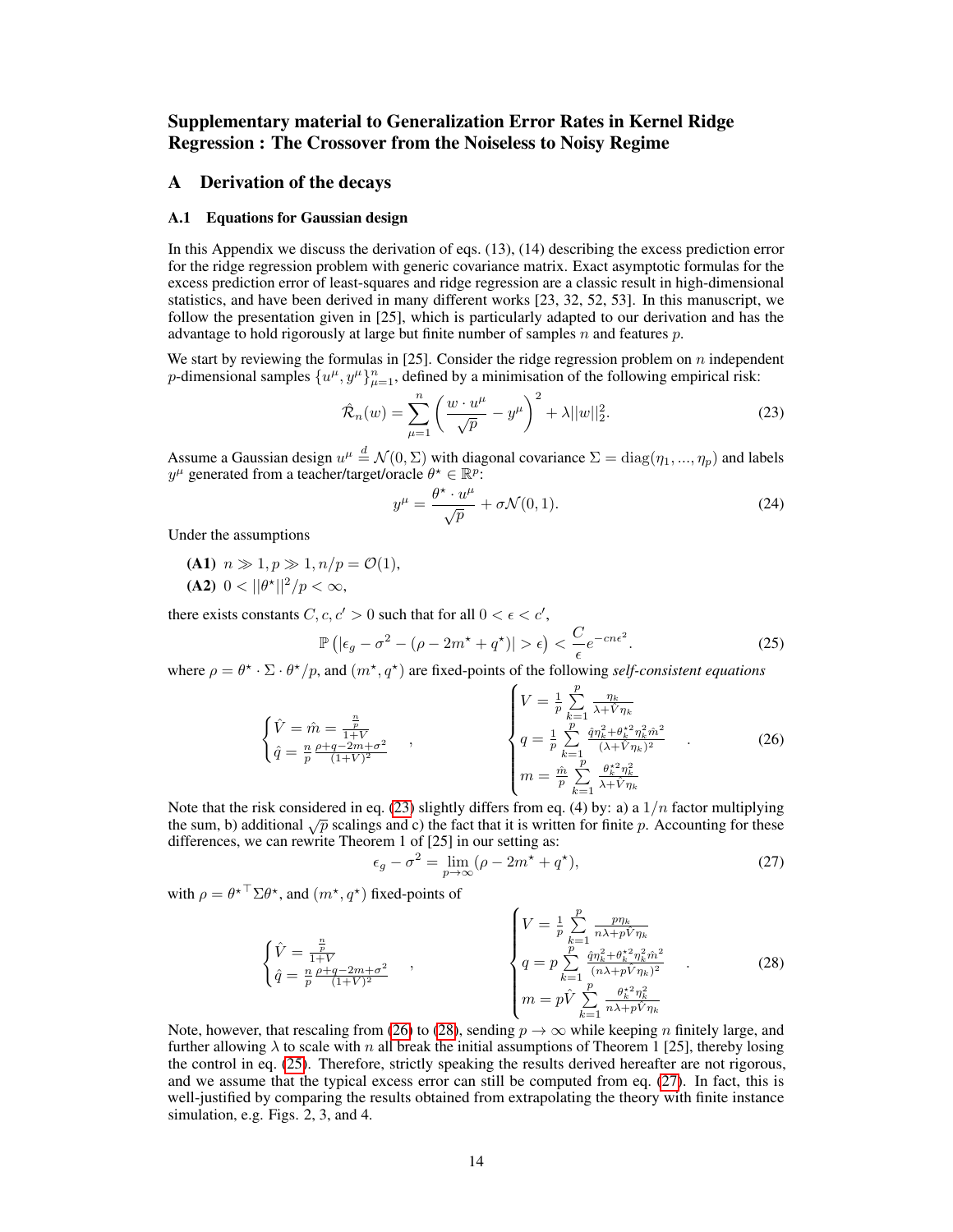#### A.2 Self-consistent equations for the excess prediction error

<span id="page-1-1"></span>Defining  $z = \frac{n^2}{n}$  $\frac{n^2}{p} \frac{\lambda}{\hat{V}}$ , the equations [\(28\)](#page-0-2) allow to write

$$
z = n\lambda + \frac{z}{n} \sum_{k=1}^{p} \frac{\eta_k}{\frac{z}{n} + \eta_k}.
$$
 (29)

An expression for the excess error  $\epsilon_g - \sigma^2$  can be obtained combining [\(27\)](#page-0-4) with [\(28\)](#page-0-2):

$$
\epsilon_{g} - \sigma^{2} = \lim_{(a) \ p \to \infty} \frac{1}{p} \sum_{k=1}^{p} \left[ \theta_{k}^{*2} p \eta_{k} + \frac{\hat{q} p^{2} \eta_{k}^{2} + \theta_{k}^{*2} p^{2} \eta_{k}^{2} \hat{m}^{2}}{(n\lambda + \hat{V} p \eta_{k})^{2}} - \frac{2 \hat{m} \theta_{k}^{*2} p^{2} \eta_{k}^{2}}{n\lambda + \hat{V} p \eta_{k}} \right]
$$

$$
= \lim_{(b) \ p \to \infty} \sum_{k=1}^{p} \frac{\theta_{k}^{*2} \eta_{k} \left( n\lambda + \hat{V} p \eta_{k} \right)^{2} + \frac{p^{2}}{n} \eta_{k}^{2} \hat{V}^{2} \epsilon_{g} + \hat{V}^{2} \theta_{k}^{*2} p \eta_{k}^{2} - 2 \theta_{k}^{*2} \hat{V} p \eta_{k}^{2} \left( n\lambda + \hat{V} p \eta_{k} \right)}{(n\lambda + \hat{V} p \eta_{k})^{2}}
$$
(30)

$$
= \lim_{p \to \infty} \sum_{k=1}^{p} \frac{\frac{p^2}{n} \eta_k^2 \hat{V}^2 \epsilon_g + n^2 \lambda^2 \theta_k^{*2} \eta_k}{(n\lambda + \hat{V} p \eta_k)^2},
$$
\n(31)

<span id="page-1-0"></span>thus

$$
\epsilon_g = \lim_{p \to \infty} \frac{\frac{z^2}{n^2} \sum_{k=1}^p \frac{\theta_k^{*2} \eta_k}{(z \frac{1}{n} + \eta_k)^2} + \sigma^2}{1 - \frac{1}{n} \sum_{k=1}^p \frac{\eta_k^2}{(z \frac{1}{n} + \eta_k)^2}}.
$$
(32)

Therefore, for the excess prediction error:

$$
\epsilon_g - \sigma^2 = \lim_{p \to \infty} \frac{\frac{z^2}{n^2} \sum_{k=1}^p \frac{\theta_k^{*2} \eta_k}{(z \frac{1}{n} + \eta_k)^2} + \frac{\sigma^2}{n} \sum_{k=1}^p \frac{\eta_k^2}{(z \frac{1}{n} + \eta_k)^2}}{1 - \frac{1}{n} \sum_{k=1}^p \frac{\eta_k^2}{(z \frac{1}{n} + \eta_k)^2}}.
$$
(33)

We now assume power-law form for the covariance spectrum and the teacher coordinates  $(8)$ 

<span id="page-1-2"></span>
$$
\eta_k = k^{-\alpha}, \qquad \theta_k^{\star 2} \eta_k = k^{-1-2r\alpha}, \qquad (34)
$$

Then equation [\(32\)](#page-1-0) can be simplified to

$$
\epsilon_g - \sigma^2 = \lim_{p \to \infty} \frac{\frac{z^2}{n^2} \sum_{k=1}^p \frac{k^{-1-2r\alpha}}{\left(z\frac{1}{n} + k^{-\alpha}\right)^2} + \frac{\sigma^2}{n} \sum_{k=1}^p \frac{k^{-2\alpha}}{\left(z\frac{1}{n} + k^{-\alpha}\right)^2}}{1 - \frac{1}{n} \sum_{k=1}^p \frac{k^{-2\alpha}}{\left(z\frac{1}{n} + k^{-\alpha}\right)^2}},\tag{35}
$$

which has a meaningful limit as  $p \to \infty$  (with n,  $\lambda$  kept fixed):

$$
\epsilon_g - \sigma^2 = \frac{\sum_{k=1}^{\infty} \frac{k^{-1-2r\alpha}}{(1+nz^{-1}k^{-\alpha})^2} + \frac{\sigma^2 n}{z^2} \sum_{k=1}^{\infty} \frac{k^{-2\alpha}}{1+nz^{-1}k^{-\alpha})^2}}{1 - \frac{n}{z^2} \sum_{k=1}^{\infty} \frac{k^{-2\alpha}}{(1+nz^{-1}k^{-\alpha})^2}}.
$$
(36)

Therefore, the excess prediction error suggestively decomposes into two terms, the first accounting for the variance due to sampling, while the second reflects the additional variance entailed by the label noise. Unlike a typical bias-variance decomposition, the effect of the bias (as manifested by the  $\lambda$ -dependent  $z$  term) is subsumed in both terms. For simplicity, the first term in the numerator shall be referred to in the rest of the derivation as the *sample variance term*, and the second sum in the numerator as the *noise variance term*.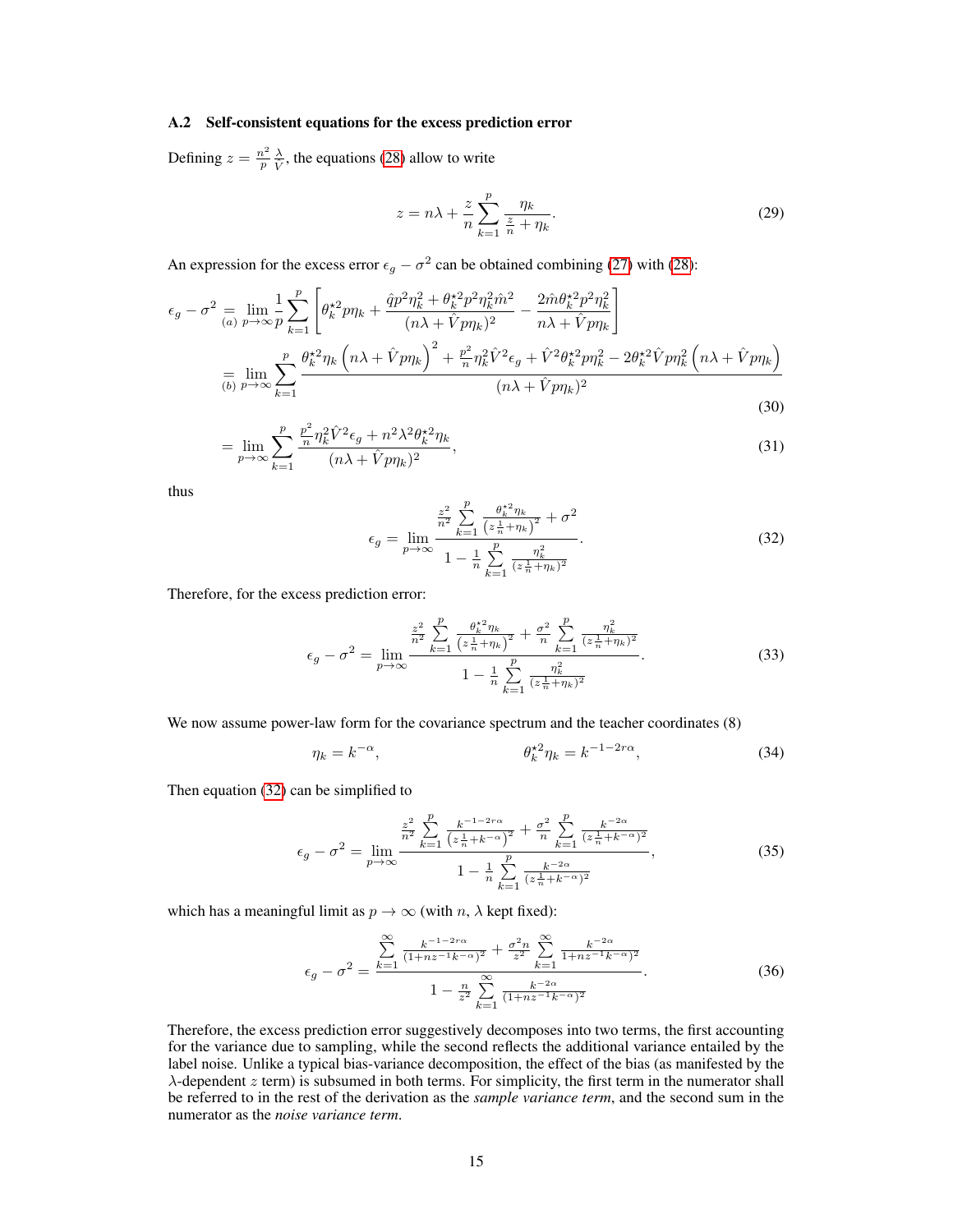In the same limit, the equation defining  $z(29)$  $z(29)$  is amenable to being rewritten:

<span id="page-2-0"></span>
$$
z = n\lambda + \frac{z}{n} \sum_{k=1}^{\infty} \frac{1}{1 + \frac{z}{n}k^{\alpha}},\tag{37}
$$

or, approximating the Riemann sum by an integral

$$
z \approx n\lambda + \left(\frac{z}{n}\right)^{1-\frac{1}{\alpha}} \int_{\left(\frac{z}{n}\right)^{1/\alpha}}^{\infty} \frac{\mathrm{d}x}{1+x^{\alpha}}.
$$
 (38)

### A.3 Infinite sample limit and the scaling of the generalisation error

Consider now the limit  $n \gg 1$  with  $\lambda$  scaling with n

$$
\lambda \sim n^{-\ell}.\tag{39}
$$

Note that the scalings of z with respect to n differ according to the regularisation  $\lambda$ , depending on which of the two terms on the right hand side of equation [\(37\)](#page-2-0) dominates. If the first  $n\lambda$ term dominates, then [\(37\)](#page-2-0) simplifies to  $z \approx n\lambda$ . For this to be self-consistent, we must have  $(z/n)^{1-\frac{1}{\alpha}} \approx \lambda^{1-\frac{1}{\alpha}} \ll n\lambda$ , i.e.  $n \gg \lambda^{-\frac{1}{\alpha}}$ . In the converse case where the second term in [\(37\)](#page-2-0) dominates,  $z \sim n^{1-\alpha}$ . For this to consistently hold, one needs  $(z/n)^{1-\frac{1}{\alpha}} \approx n^{1-\alpha} \gg n\lambda$ , i.e.  $n \ll \lambda^{-\frac{1}{\alpha-1}}$ . Depending on which term dominates in [\(37\)](#page-2-0), two regime may be distinguished:

- In the *effectively non-regularized*  $\ell > \alpha$  regime,  $n \ll \lambda^{-\frac{1}{\alpha}}$  so  $z \sim n^{1-\alpha}$ . In this regime the regularization totally disappears from the analysis and KRR behaves just as if  $\lambda = 0$ .
- in the *effectively regularized*  $\ell < \alpha$  regime,  $n \gg \lambda^{-\frac{1}{\alpha}}$  regime,  $z \approx n\lambda$ .

# <span id="page-2-1"></span>A.4 Effectively non-regularized regime

**Sample variance term:** As before, depending on  $1 + 2r\alpha$ ,  $\alpha$ , it is sometimes possible to rewrite the sample variance term in integral form. If  $r < 1$ ,

$$
\sum_{k=1}^{\infty} \frac{k^{-1-2r\alpha}}{(1+nz^{-1}k^{-\alpha})^2} \sim n^{-2r\alpha} \sum_{k=1}^{\infty} \frac{\left(\frac{k}{n}\right)^{-1-2r\alpha}}{(1+\left(\frac{k}{n}\right)^{-\alpha})^2} \frac{1}{n} \sim n^{-2r\alpha} \int_{0}^{\infty} \frac{x^{-1+2(1-r)\alpha}}{(1+x^{\alpha})^2} = \mathcal{O}(n^{-2r\alpha}).
$$
\n(40)

If  $r > 1$ , it is no longer possible to write the Riemann sum as an integral, and

$$
\sum_{k=1}^{\infty} \frac{k^{-1-2r\alpha}}{(1+nz^{-1}k^{-\alpha})^2} = \sum_{k=1}^{n} \frac{k^{-1-2r\alpha}}{(1+n^{\alpha}k^{-\alpha})^2} + n^{-2r\alpha} \sum_{k=n}^{\infty} \frac{\left(\frac{k}{n}\right)^{-1-2r\alpha}}{(1+\left(\frac{k}{n}\right)^{-\alpha})^2} \frac{1}{n} = \mathcal{O}(n^{-2\alpha}).\tag{41}
$$

Noise variance term: It is possible to similarly decompose the sum in the noise variance term to find

$$
\frac{n\sigma^2}{z^2} \sum_{k=1}^{\infty} \frac{k^{-2\alpha}}{(1+nz^{-1}k^{-\alpha})^2} = \mathcal{O}(\sigma^2). \tag{42}
$$

From this, it follows that:

• for  $n \ll \sigma^{-\frac{2}{2\text{cmin}(r,1)}}$  the sample variance term dominates the numerator, and

$$
\epsilon_g - \sigma^2 = \mathcal{O}(n^{-2\alpha \min(r, 1)})\tag{43}
$$

• for  $n \gg \sigma^{-\frac{2}{2\text{cmin}(r,1)}}$  the noise variance term dominates the numerator, and determines the decay of the excess prediction error

$$
\epsilon_g - \sigma^2 = \mathcal{O}(\sigma^2) \tag{44}
$$

These two subregimes are amenable to being written in the more compact form (9):

$$
\epsilon_g - \sigma^2 = \mathcal{O}\left(\max\left(\sigma^2, n^{-2\alpha \min(r, 1)}\right)\right) \tag{45}
$$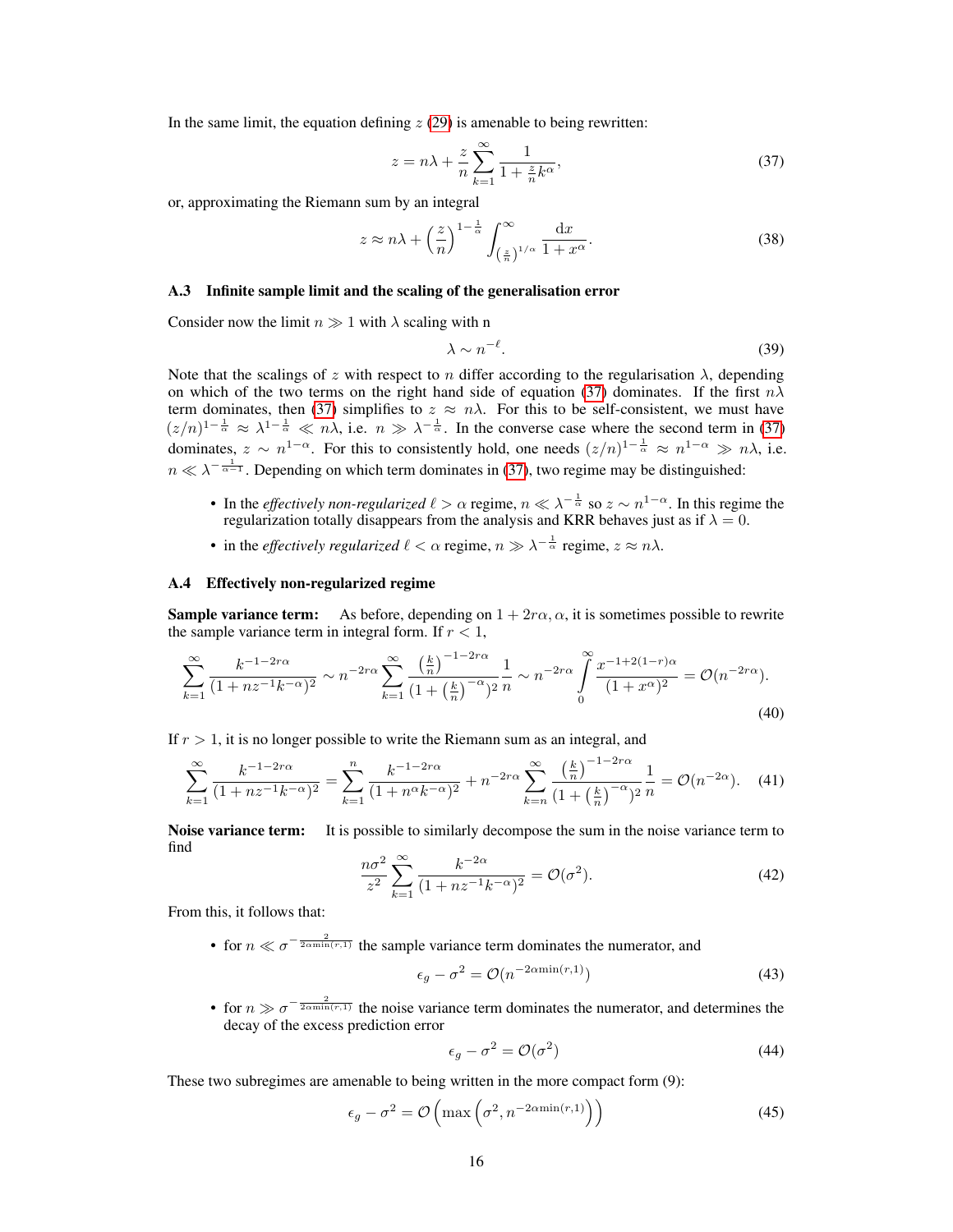#### <span id="page-3-0"></span>A.5 Effectively regularized regime

**Sample variance term:** By the same token, in the second  $\ell < \alpha$  regularized regime, provided  $r < 1$ , one can write the sample variance term as a Riemann sum (since  $\lambda \sim n^{-\ell} = o(1)$ ):

$$
\sum_{k=1}^{\infty} \frac{k^{-1-2r\alpha}}{(1+nz^{-1}k^{-\alpha})^2} \sim \lambda^{2r} \sum_{k=1}^{\infty} \frac{(k\lambda^{\frac{1}{\alpha}})^{-1+2(1-r)\alpha}}{\left((k\lambda^{\frac{1}{\alpha}})^{\alpha}+1\right)^2} \lambda^{\frac{1}{\alpha}} \sim \lambda^{2r} \int_{0}^{\infty} \frac{x^{-1+2(1-r)\alpha}}{(1+x^{\alpha})^2}
$$

$$
= \mathcal{O}(n^{-2\ell r}). \tag{46}
$$

In the  $r > 1$  case,

$$
\sum_{k=1}^{\infty} \frac{k^{-1-2r\alpha}}{(1+nz^{-1}k^{-\alpha})^2} = \sum_{k=1}^{n^{\frac{\ell}{\alpha}}} \frac{k^{-1-2r\alpha}}{(1+\frac{1}{\lambda}k^{-\alpha})^2} + \lambda^{\frac{-2r\alpha}{\alpha}} \sum_{k=n^{\frac{\ell}{\alpha}}}^{\infty} \frac{(k\lambda^{\frac{1}{\alpha}})^{-1+2(1-r)\alpha}}{\left((k\lambda^{\frac{1}{\alpha}})^{\alpha}+1\right)^2} \lambda^{\frac{1}{\alpha}}.
$$
 (47)

Upper and lower bounds can be straightfowardly found for the first sum and the following equivalence established

$$
\sum_{k=1}^{n^{\frac{\ell}{\alpha}}} \frac{k^{-1-2r\alpha}}{(1+\frac{1}{\lambda}k^{-\alpha})^2} \sim n^{-2\ell} \sum_{k=1}^{n^{\frac{\ell}{\alpha}}} k^{-1+2(1-r)\alpha} = \mathcal{O}(n^{-2\ell}),\tag{48}
$$

while the second sum is a Riemann sum of order  $\mathcal{O}(n^{\frac{(-2r\alpha)\ell}{\alpha}}) = o(n^{-2\ell})$ . Therefore, the first sum in the numerator scales like

$$
\sum_{k=1}^{\infty} \frac{k^{-1-2r\alpha}}{(1+nz^{-1}k^{-\alpha})^2} = \mathcal{O}\left(n^{-2\ell \min(r,1)}\right)
$$
(49)

Noise variance term: The scaling of the noise variance term is found along similar lines to be

$$
\frac{n\sigma^2}{z^2} \sum_{k=1}^{\infty} \frac{k^{-2\alpha}}{(1+nz^{-1}k^{-\alpha})^2} = \mathcal{O}(\sigma^2 n^{\frac{\ell-\alpha}{\alpha}}). \tag{50}
$$

If the noise variance term decays faster in  $n$ , then the sample variance term always dominates (since  $\sigma^2$  is at most  $\mathcal{O}(1)$ ). This is the case when

$$
0 < \ell < \frac{\alpha}{2\alpha \min(r, 1) + 1} \tag{51}
$$

and then the generalization excess prediction error scales like

$$
\epsilon_g - \sigma^2 = \mathcal{O}\left(n^{-2\ell \min(r,1)}\right). \tag{52}
$$

In the case where  $\alpha > \ell > \frac{\alpha}{2\alpha \min(r,1)+1}$  there exist two regimes depending on how n compares with the noise strength

• if  $n \ll \sigma^{\frac{2}{1-\frac{\ell}{\alpha}(1+2\alpha\min(r,1))}}$  the sample variance term dominates and we recover the noiseless case

$$
\epsilon_g - \sigma^2 = \mathcal{O}\left(n^{-2\ell \min(r,1)}\right). \tag{53}
$$

• if  $n \gg \sigma^{\frac{2}{1-\frac{\ell}{\alpha}(1+2\alpha\min(r,1))}}$  the noise variance term dominates and

$$
\epsilon_g - \sigma^2 = \mathcal{O}(\sigma^2 n^{\frac{\ell - \alpha}{\alpha}}). \tag{54}
$$

All those regimes can be written more compactly as (10)

$$
\epsilon_g - \sigma^2 = \mathcal{O}\left(\max\left(\sigma^2, n^{1-2\ell\min(r, 1) - \frac{\ell}{\alpha}}\right) n^{\frac{\ell - \alpha}{\alpha}}\right). \tag{55}
$$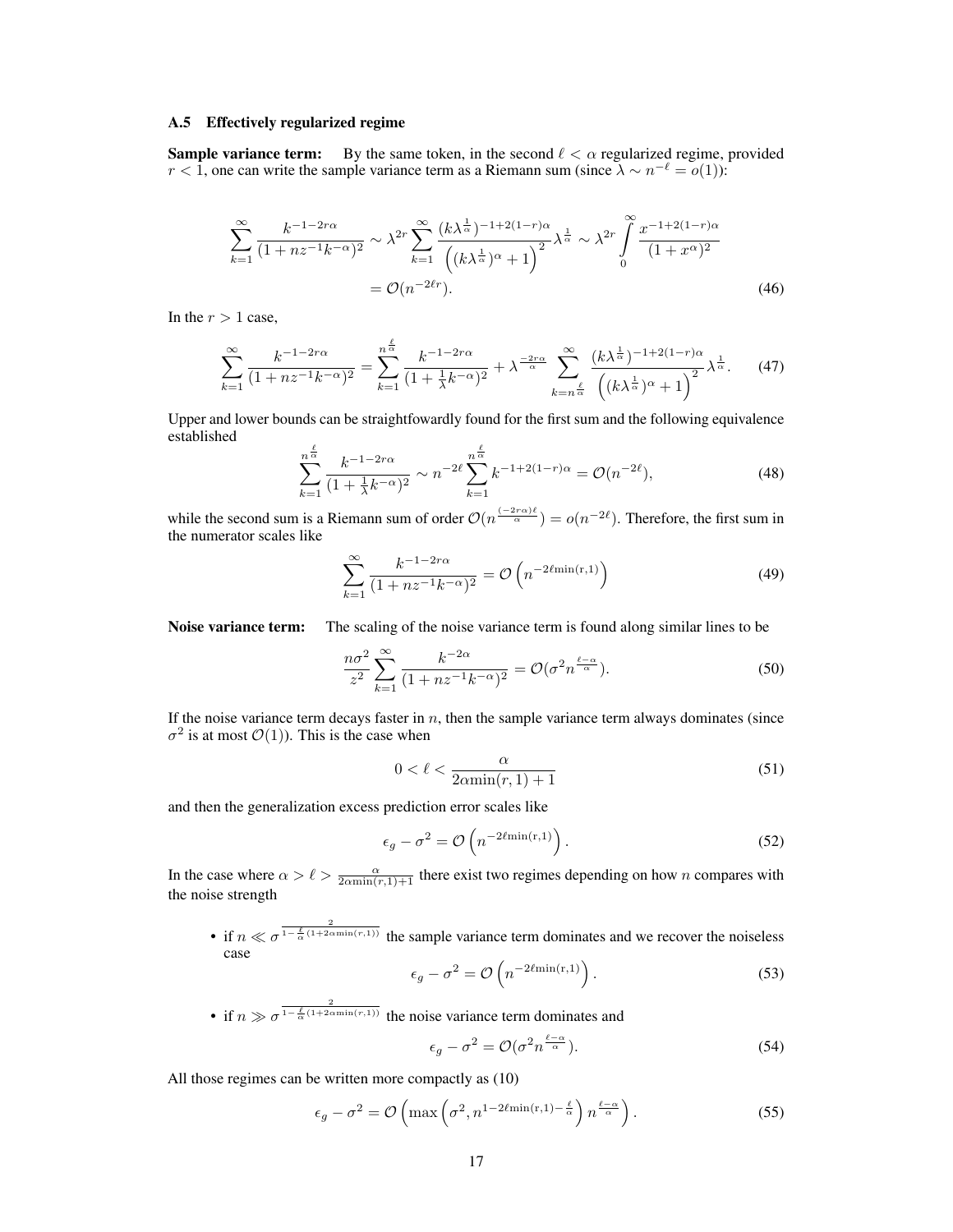**Case**  $\ell < 0$ : We give here for completeness the case in which the regularization grows with n. Then the sample variance term scales like

$$
\sum_{k=1}^{\infty} \frac{k^{-1-2r\alpha}}{(1+nz^{-1}k^{-\alpha})^2} = \mathcal{O}(1). \tag{56}
$$

To see this, use a lower and upper bound starting from  $0 \leq nz^{-1}k^{-\alpha} \sim n^{\ell}k^{-\alpha} \leq 1$  for all  $k \geq 1$ and all  $n$ . The noise variance term scales like

$$
\frac{\sigma^2 n}{z^2} \sum_{k=1}^{\infty} \frac{k^{-2\alpha}}{(1 + nz^{-1}k^{-\alpha})^2} \sim \sigma^2 n^{2\ell - 1} = o(1),\tag{57}
$$

meaning

$$
\epsilon_g - \sigma^2 = \mathcal{O}(1) \tag{58}
$$

### A.6 Continuity across the regularization crossover line

The  $\ell = \alpha$  is actually comprised in the  $\ell > 0$  case of the  $\ell < \alpha$  regimes. On the  $\ell = \alpha$  separation line, there is no discontinuity between the non-regularized exponents and the regularized exponents, since

$$
\max\left(\sigma^2, n^{1-2\ell\min(r,1)-\frac{\ell}{\alpha}}\right) n^{\frac{\ell-\alpha}{\alpha}} \stackrel{\ell=\alpha}{=} \max\left(\sigma^2, n^{-2\alpha\min(1,r)}\right). \tag{59}
$$

#### A.7 Asymptotically optimal regularization

The derivation in subsections [A.4](#page-2-1) and [A.5](#page-3-0) effectively delimit the four regimes in Fig. 1: the effectively non-regularized noiseless green regime, the effectively regularized noiseless blue regime, the effectively non-regularized noisy red regime, and the effectively regularized noisy orange regime.

For any given  $n$ , we define the *asymptotically optimal*  $\ell$  as the regularization decay yielding fastest decay of the excess prediction error. This corresponds to finding the  $\ell$  with maximal excess error decay along a vertical line at abscissa  $n$  in the phase diagram Fig. 1.

If  $n \gg n_1^* \approx \sigma^{-\frac{1}{\alpha \min(r,1)}}$  (effectively noisy regime), the noise-induced crossover line is crossed for

$$
\ell_c \approx \left(1 - 2\frac{\ln \sigma}{\ln n}\right) \frac{\alpha}{1 + 2\alpha \min(r, 1)}.\tag{60}
$$

The asymptotically optimal  $\ell^*$  is found as

$$
\ell^* = \underset{\ell}{\operatorname{argmax}} \left( 2\ell \min(r, 1) \mathbb{1}_{0 < \ell < \ell_c} + \frac{\alpha - \ell}{\alpha} \mathbb{1}_{\ell_c < \ell < \alpha} + 0 \times \mathbb{1}_{\alpha < \ell} \right). \tag{61}
$$

Since the argument of the argmax is an increasing function of  $\ell$  on  $(0, \ell_c)$  and a decreasing function on  $(\ell_c, \infty)$  the maximum is found for  $\ell^* = \ell_c$ . The corresponding decay for the excess error is

$$
\max\left(2\ell^* \min(r, 1), \frac{\alpha - \ell^*}{\alpha}\right) = 2\ell^* \min(r, 1) \approx \frac{2\alpha \min(r, 1)}{1 + 2\alpha \min(r, 1)} \left(1 - 2\frac{\ln \sigma}{\ln n}\right). \tag{62}
$$

It is nonetheless ill-defined to talk about an aymptotically optimal rate for the regularization that continuously varies with *n* when *n* is comparable with  $\sigma^{-2}$ , since [\(62\)](#page-4-0) means that the excess error is not even a power law in this region. An asymptotic statement can be however made. For  $n \gg n_2^{\star} \approx \max(n_1^{\star}, \sigma^{-2}),$ 

<span id="page-4-0"></span>
$$
\ell^* \approx \frac{\alpha}{1 + 2\alpha \min(r, 1)},\tag{63}
$$

and the excess error decays like (12)

$$
\epsilon_g^* - \sigma^2 = \mathcal{O}\left(n^{-\frac{2\alpha \min(r,1)}{1 + 2\alpha \min(r,1)}}\right).
$$
 (64)

For  $n \ll \sigma^{-\frac{2}{2\text{cmin}(r,1)}}$  (effectively noiseless regime), we have

$$
\ell^* = \underset{\ell}{\operatorname{argmax}} \left( 2\ell \min(r, 1) \mathbb{1}_{0 < \ell < \alpha} + 2\alpha \min(r, 1) \mathbb{1}_{\alpha < \ell} \right),\tag{65}
$$

which means that any  $\ell^* \in (\alpha, \infty)$  is optimal (in particular, vanishing regularization is optimal), and we recover  $(11)$ 

$$
\epsilon_g^* - \sigma^2 = \mathcal{O}\left(n^{-2\alpha \min(r, 1)}\right). \tag{66}
$$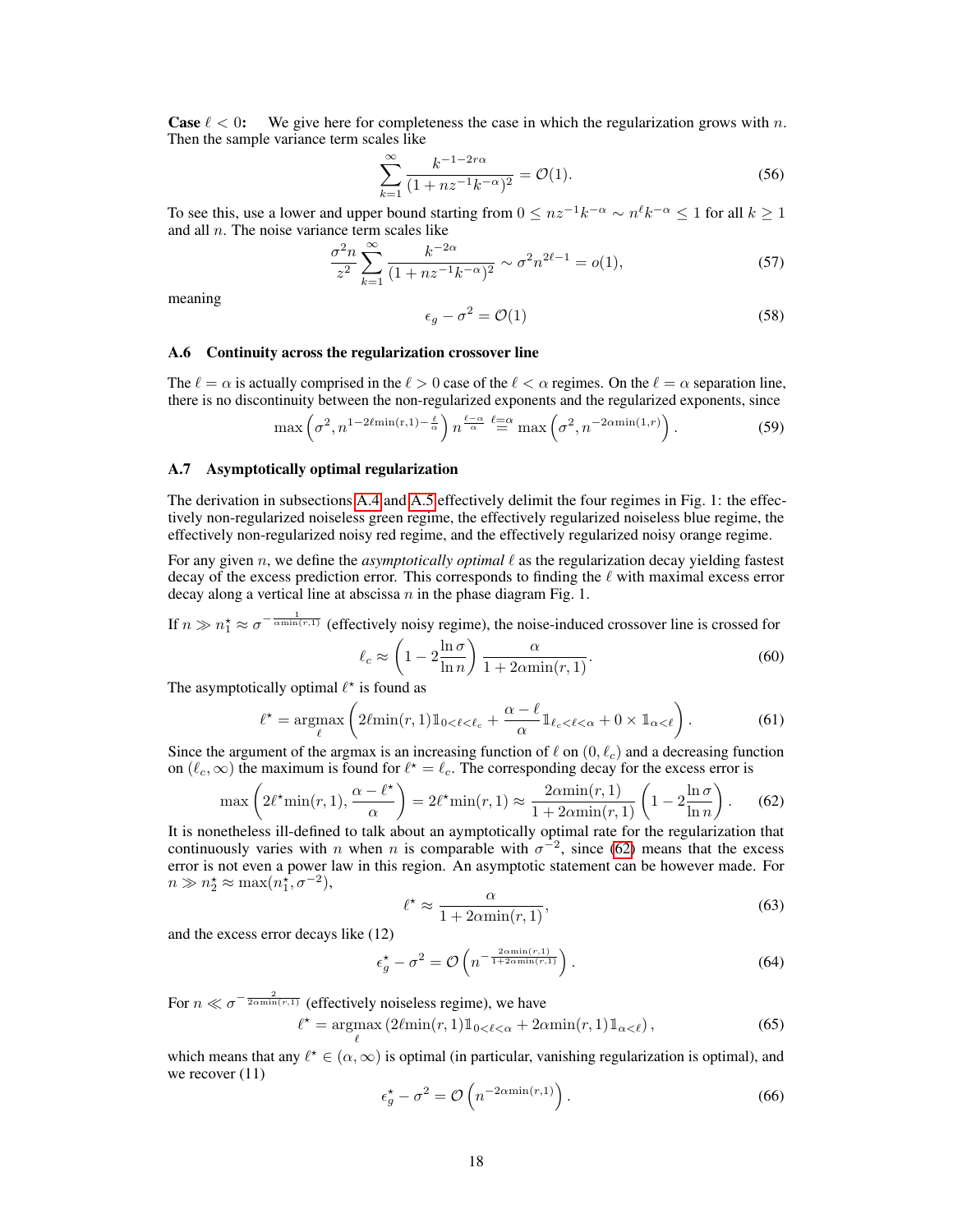# <span id="page-5-1"></span>B A dictionary of notation in the literature

While the capacity and source conditions are assumed in almost all works concerned with the decay rates of Kernel methods, the actual notations for the capacity and source terms  $\alpha$ , r greatly vary. We provide in this appendix a table summarizing notations for the references [8–15, 18]

| Reference       | $\alpha$ [8]         |                                          |
|-----------------|----------------------|------------------------------------------|
| $[13]$          |                      | $a_{-}$                                  |
| $[12]$          | $\frac{\alpha_S}{d}$ | $\alpha_T$<br>$\overline{2}$<br>$\alpha$ |
| 19 <sub>1</sub> |                      |                                          |
| [10, 14]        |                      |                                          |
| [11, 15]        |                      | $\mathcal{P}$                            |
|                 |                      |                                          |

Table 2: Dictionary between different notations previously used in the KRR literature.

# C Details on real data sets

### C.1 Feature map to diagonal covariance for real datasets

In the general case where the data x is drawn from a generic distribution  $\rho_x$ , we remind the equations defining the feature map  $\psi$  (3):

$$
\psi(x) = \Sigma^{\frac{1}{2}} \phi(x) \tag{67}
$$

$$
\mathbb{E}_{x \sim \rho_x} \left[ \phi(x) \phi(x)^T \right] = \mathbb{1}_p \tag{68}
$$

$$
\mathbb{E}_{x' \sim \rho_x} \left[ K(x, x') \phi(x') \right] = \Sigma \phi(x) \tag{69}
$$

In the of a real dataset  $\mathcal{D} = \{x^{\mu}, y^{\mu}\}_{\mu=1}^{n_{\text{tot}}}$  from which both the train and test set are uniformly drawn, the distribution is then the empirical uniform distribution over  $D$ ,

$$
\rho_x(\cdot) = \frac{1}{n_{\text{tot}}} \sum_{\mu=1}^{n_{\text{tot}}} \delta(\cdot - x^{\mu}). \tag{70}
$$

Defining the Gram matrix  $(K_{\mu\nu})^n_{\mu,\nu=1} \stackrel{\text{def}}{=} (K(x^\mu, x^\nu))^{n_{\text{tot}}}_{\mu,\nu=1} \in \mathbb{R}^{n_{\text{tot}} \times n_{\text{tot}}},$  the equations defining the feature map (3) can be rewritten in the simpler matricial form

$$
\psi = \phi \Sigma^{\frac{1}{2}}, \qquad \frac{1}{n_{\text{tot}}} \phi^T \phi = \mathbb{1}_{n_{\text{tot}}}, \qquad \frac{1}{n_{\text{tot}}} K \phi = \phi \Sigma \qquad (71)
$$

where  $\phi, \psi, \lambda, K \in \mathbb{R}^{n_{\text{tot}} \times n_{\text{tot}}}$ , and the feature space is of dimension  $p = n_{\text{tot}}$ , with the  $\mu^{\text{th}}$  line of  $\psi$  (resp.  $\phi$ ) corresponding to  $\psi(x^{\mu})$  (resp.  $\phi(x^{\mu})$ ). To access the coordinates  $\theta_k^*$  in the basis of the features  $\psi$ , remember  $\psi \theta^* = y$ , hence

<span id="page-5-0"></span>
$$
\theta^* = \frac{1}{n_{\text{tot}}} \Sigma^{-1} \psi^T y \tag{72}
$$

#### C.2 Estimation of source and capacity

The capacity and source terms  $\alpha$ , r can be empirically estimated for the dataset D from the eigenvalues  $\{\lambda_k\}_{k=1}^{n_{\text{tot}}}$  of the Gram matrix K and the components  $\{\theta_k^*\}_{k=1}^{n_{\text{tot}}}$  of the teacher vector. Supposing decays like  $(8)$ , the cumulative functions read:

$$
\sum_{k'=k}^{n_{\text{tot}}} \lambda_{k'} \sim k^{1-\alpha}, \qquad \sum_{k'=k}^{n_{\text{tot}}} \lambda_{k'} \theta_{k'}^{\star 2} \sim k^{-2r\alpha}.
$$
 (73)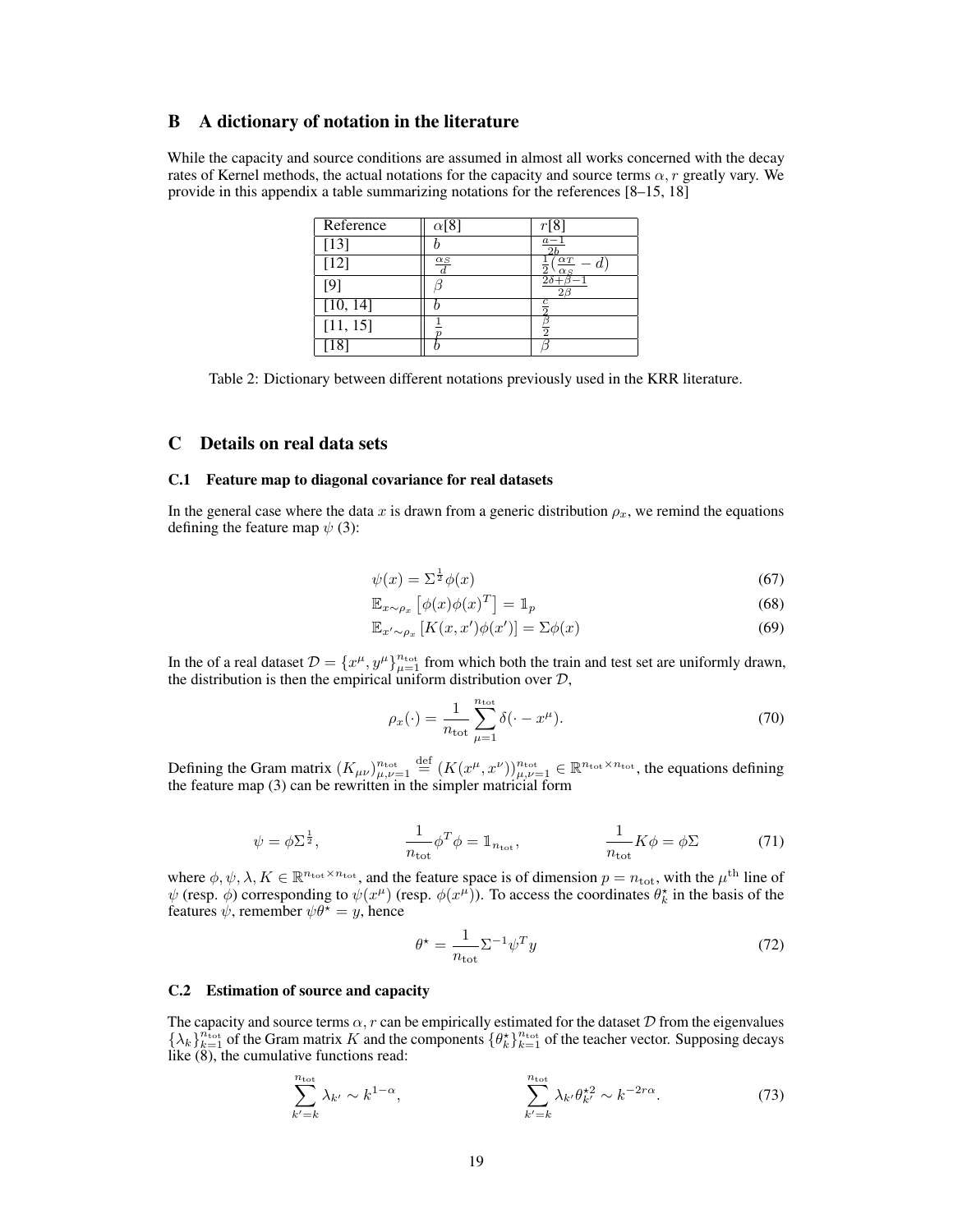These functions are plotted in Fig. [7](#page-7-0) and the terms  $\alpha$ , r estimated therefrom. The use of the cumulative functions, rather than a direct estimation from the coordinates, allows the integration to smoothen out the curves and get a more consistent estimation. The values of  $\alpha$ , r thereby measured are summarized in Table. 1. Note that the power-law form (8) and the assumption  $p = \infty$  fail to hold for real data, and the series [\(73\)](#page-5-0) have power-law form only on a range of indices  $k$ , before a sharp drop due to the finite dimensionality  $n_{\text{tot}}$  of the feature space, see Fig. [7.](#page-7-0) The range of indices k where the power-law form (8) seems to hold was qualitatively assessed, and linear regression run thereon to estimate  $\alpha$ , r. Since there is no clear objective way to determine the range the fit should be conducted on, the estimates slightly vary depending on the precise choice of the regression range, without however overly hurting the qualitative agreement with simulations Fig. 6 and 5.

### C.3 Details on simulations

We close this appendix by providing further detail on the simulations on real data (Figs. 6 and 5).

For each simulation at sample size  $n$  a train set was created by subsampling  $n$  samples from the total available dataset  $D$ . To mitigate the effect of spurious correlations due to sampling a finite dataset, the whole dataset  $D$  has been used as a test set, following [25, 49]. A kernel ridge regressor was fitted on the train set with the help of the scikit-learn KernelRidge package [47]. For Fig. 6, the best regularization  $\lambda$  was estimated using the scikit-learn GridSearchCV [47] default 5–fold cross-validation procedure on the Grid  $\lambda \in \{0\} \cup (10^{-10}, 10^5)$ , with logarithmic step size  $\delta$ log $\lambda = 0.026$ . The excess test error was averaged over 10 independent samplings of the train set and noise realizations.

# D More crossovers

#### D.1 Regularization-induced crossover

On top of the distinction between effectively noiseless regimes (green, blue regions in Fig. 1) and effectively noisy regimes (red, orange in Fig. 1), the four regimes can also be classified in effectively non-regularized (green, red) and effectively regularized (blue, orange), see also the discussion in Section 4. In Fig. 1, the non-regularized regions lie above the horizontal separation line  $\ell = \alpha$ , while the regularized ones lie below. In this appendix, we discuss a more generic setting for which this separation line ceases to be horizontal, thereby creating *a new crossover line*. Similarly to the noise-type crossover line discussed in the main text, a learning curve that crosses this regularizationinduced crossover line transitions from an non-regularized regime (green, red) to a regularized one (blue, orange), characterized by differing decays for the excess error  $\epsilon_g - \sigma^2$ . In Fig. [8](#page-8-0) and Fig. [9,](#page-8-1) the noise-type crossover line is depicted in red, while the regularization-type crossover line is in blue.

In this section we thus detail the more general setting

<span id="page-6-0"></span>
$$
\lambda = \lambda_0 n^{-\ell},\tag{74}
$$

with, compared to the setup studies in the main text and Appendix [A,](#page-0-5) an additional prefactor  $\lambda_0$  to the regularization  $\lambda$  that is allowed to be  $\ll 1$ . The particular case  $\ell = 0, \lambda_0$  small, has been studied in [13], and has been shown to give rise to a crossover due to the regularization, on top on the one evidenced in the present work due to the noise.

- For small n, KRR focuses on fitting the spiked subspace comprising large variance dimensions, and satisfies the norm constraint introduced by the regularization on the lower importance subspace. This phenomenon can be loosely regarded as the bias version of the benign overfitting for noise variance ([38, 44]) : the bias induced by the loss of expressivity due to the norm constraint is effectively diluted over less important dimensions, thereby not impacting the generalization.
- For larger *n*, decreasing the excess error  $\epsilon_g \sigma^2$  requires a good KRR fit also on the subspace of lesser importance, and the regularization effect is felt. In a noiseless green-blue crossover, this results in a slower decay because of the bias introduced by regularizing. On a noisy red-orange crossover, the regularization conversely helps to mitigate the noise and enables the excess risk to decay again.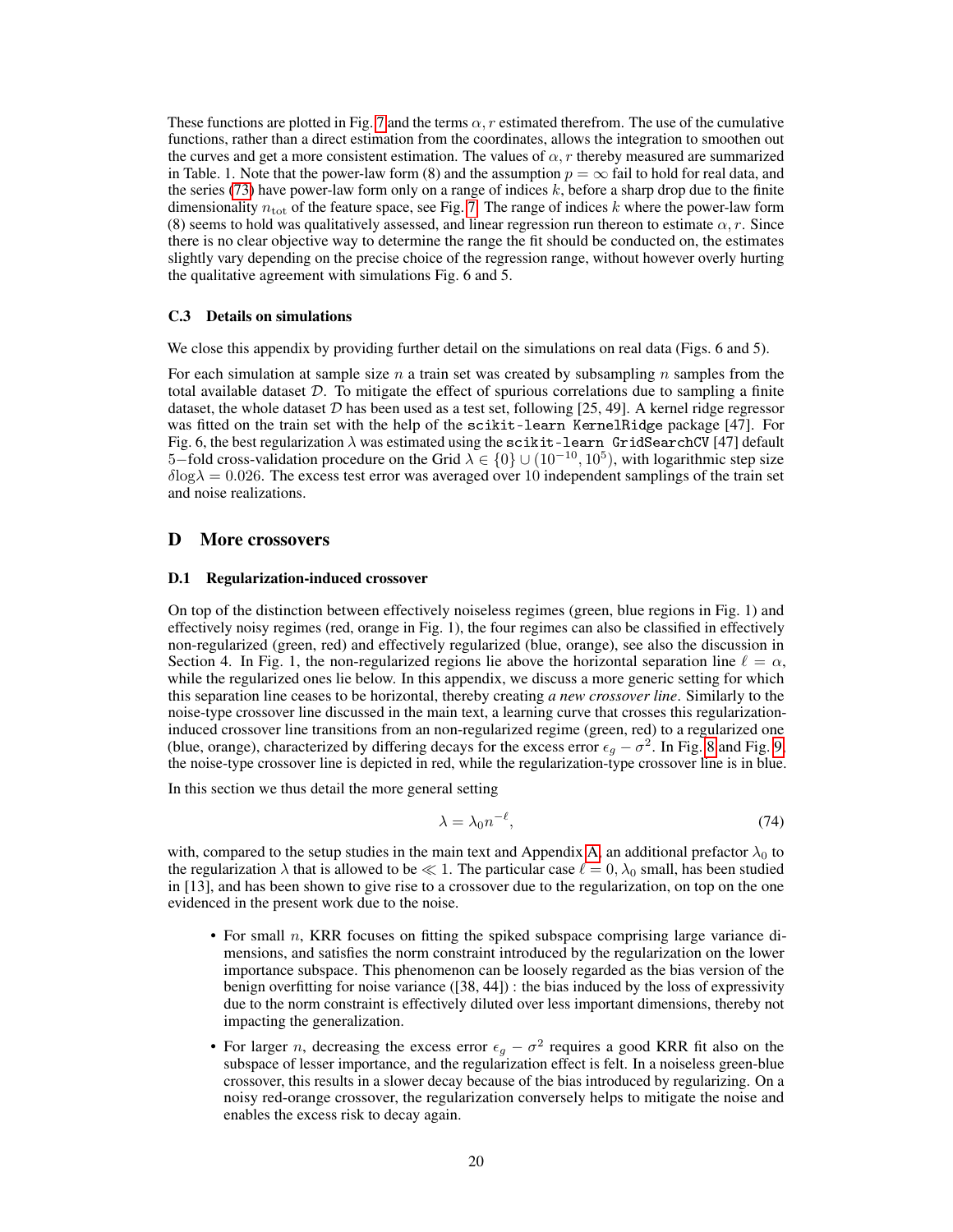<span id="page-7-0"></span>

Figure 7: Measurement of empirical values for capacity and source  $\alpha$ , r for real datasets (Fashion MNIST t-shirt and coat, MNIST) and RBF, polynomial kernels. Because the feature space is of finite dimension  $n_{\text{tot}}$  all the curves exhibit a sharp drop at  $n_{\text{tot}}$ . A power-law was fitted on the functions [\(73\)](#page-5-0) on a range of  $k$  where these looked reasonnably like power-laws.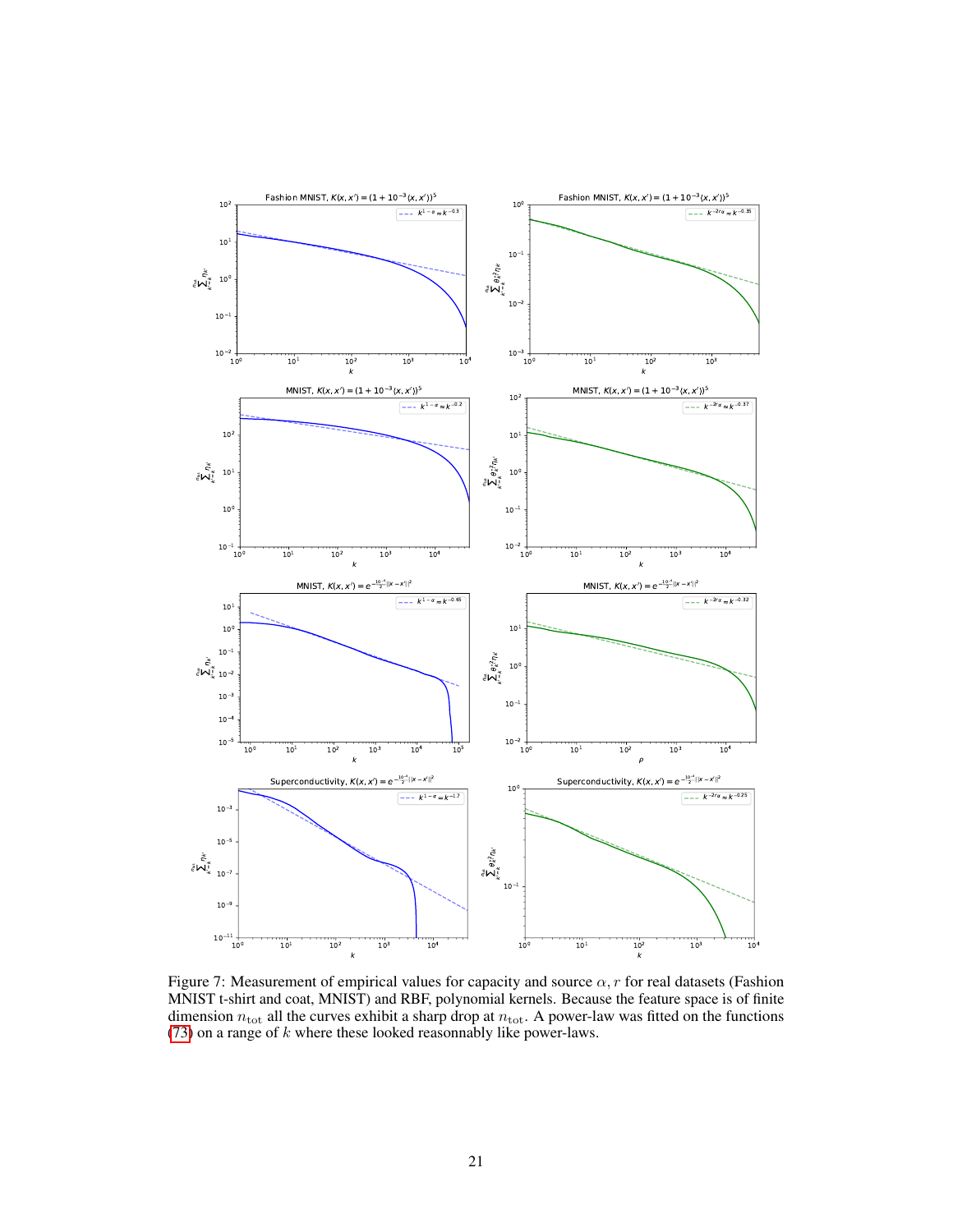<span id="page-8-0"></span>

Figure 8: Phase diagram for  $\lambda_0 \ll 1$  and  $\sigma < \lambda_0^{\min(r,1)+\frac{1}{2\alpha}}$ . As for Fig. 1. The solid red line corresponds to the noise-type crossover line, while the blue line indicates the regularization-type crossover line. Note that for low enough values of the regularization, the two crossover lines can be intercepted by a same horizontal line. This means that a double crossover is in theory observable (green-blue-orange), the first induce by regularization (see also [13]) and the second being noiseinduced.

<span id="page-8-1"></span>

Figure 9: Phase diagram for  $\lambda_0 \ll 1$  and  $\sigma > \lambda_0^{\min(r,1)+\frac{1}{2\alpha}}$ . As for Fig. 1, the asymptotically optimal decays  $\ell^*$  are indicated in solid red. The solid red line corresponds to the noise-type crossover line, while the blue line indicates the regularization-type crossover line. Note that for low enough values of the regularization, the blue crossover line can be intercepted by a horizontal line, alongside the red crossover line twice. Consequently a triple crossover is in theory observable (green-red-orange-blue), with two noise-induced and one regularization-induced.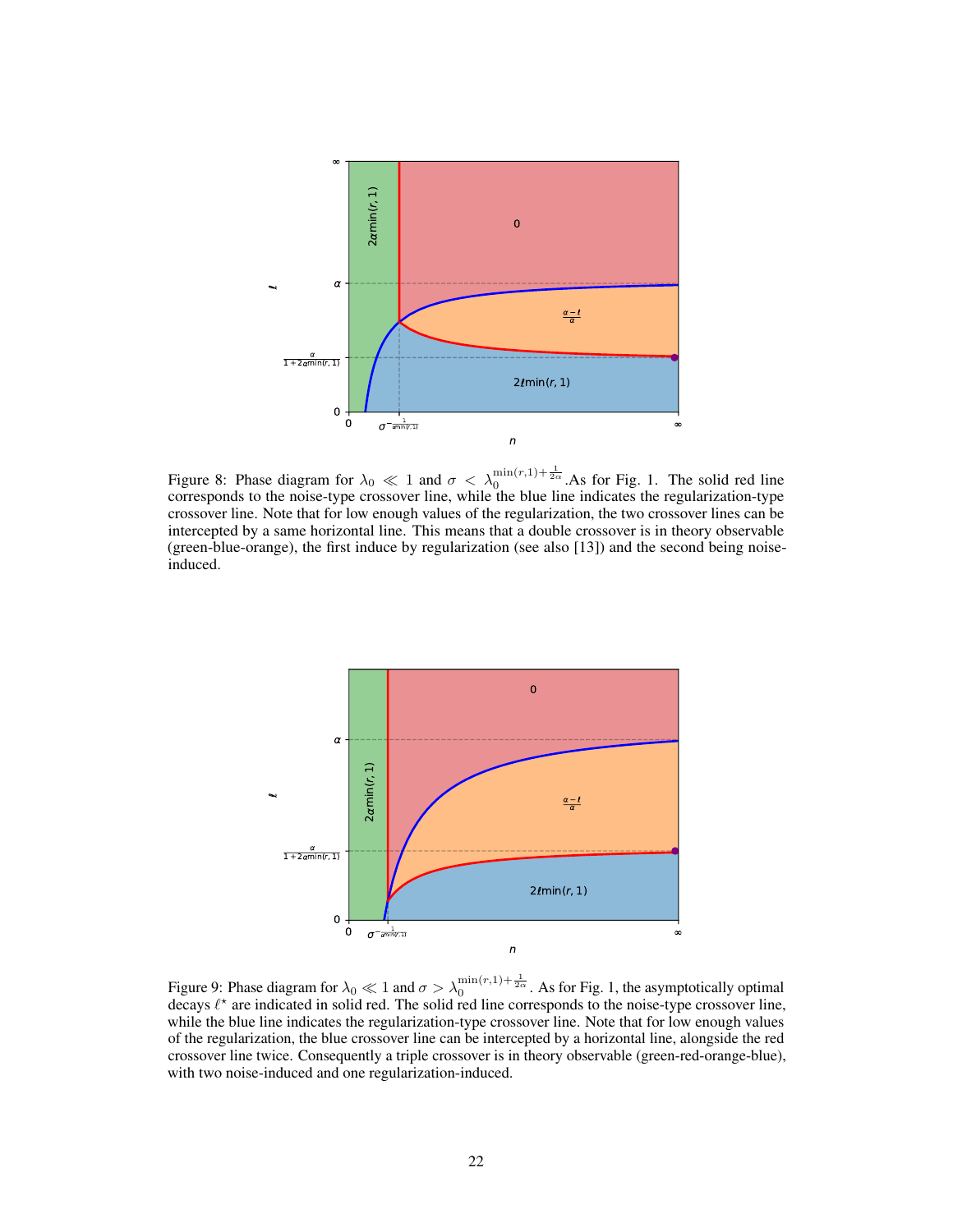#### D.2 Outline of the computation

The derivation for the general case [\(74\)](#page-6-0) follows very closely Appendix [A.](#page-0-5)

• If 
$$
n \ll \lambda_0^{-\frac{1}{\alpha-\ell}}
$$
 or  $\ell > \alpha$ ,  $n \ll \lambda^{-\frac{1}{\alpha}}$  so  $z \sim n^{1-\alpha}$ ,  
• If  $n \gg \lambda_0^{-\frac{1}{\alpha-\ell}}$  and  $\ell < \alpha$ ,  $n \gg \lambda^{-\frac{1}{\alpha}}$  and  $z \approx n\lambda$ .

Note that the introduction of  $\lambda_0 \ll 1$  means the limits between regularized and non-regularized regime are now involving both  $n, \ell$  as opposed to just  $\ell$  in [A](#page-0-5)ppendix A (see also Fig. 1). In the first  $n \ll \lambda_0^{-\frac{1}{\alpha-\ell}}$  regime, the regularization effect is not sensed and the computation is identical to the  $\lambda_0 = 1$  case in Appendix [A.](#page-0-5) In the regularized  $n \gg \lambda_0^{-\frac{1}{\alpha-\ell}}$ , keeping track of the prefactors yields

<span id="page-9-0"></span>
$$
\epsilon_g - \sigma^2 = \mathcal{O}\left(\lambda_0^{2\min(r,1)} n^{-2\ell\min(r,1)}\right) + \mathcal{O}\left(\sigma^2 n^{\frac{\ell-\alpha}{\alpha}} \lambda_0^{\frac{-1}{\alpha}}\right),\tag{75}
$$

so the excess risk decays like

$$
\epsilon_g - \sigma^2 = \mathcal{O}\left(\lambda_0^{2\min(r,1)} n^{\frac{\ell-\alpha}{\alpha}} \max\left(\left(\frac{\sigma}{\lambda_0^{\min(r,1)+\frac{1}{2\alpha}}}\right)^2, n^{-2\ell\min(r,1)+1-\frac{\ell}{\alpha}}\right)\right). \tag{76}
$$

Depending on whether the maximum in [\(76\)](#page-9-0) is always realized by one of its two arguments, or by one then the other as  $n$  is varied, there may be a noise-induced crossover.

• if  $\sigma < \lambda_0^{\min(r,1)+\frac{1}{2\alpha}}$  and  $\ell \leq \frac{\alpha}{1+2\alpha\min(r,1)}$ , the second argument of the maximum in [\(76\)](#page-9-0) dominates for all  $n > 1$  so no crossover is to be observed (see Fig. [8\)](#page-8-0), and

$$
\epsilon_g - \sigma^2 = \mathcal{O}\left(\lambda_0^{2\min(r,1)} n^{-2\ell\min(r,1)}\right). \tag{77}
$$

• if  $\sigma > \lambda_0^{\min(r,1)+\frac{1}{2\alpha}}$  and  $\ell \ge \frac{\alpha}{1+2\alpha\min(r,1)}$ , the first argument of the maximum in [\(76\)](#page-9-0) dominates for all  $n \geq 1$  so no crossover is to be observed (see Fig. [9\)](#page-8-1), and

<span id="page-9-2"></span><span id="page-9-1"></span>
$$
\epsilon_g - \sigma^2 = \mathcal{O}\left(\sigma^2 n^{\frac{\ell - \alpha}{\alpha}} \lambda_0^{\frac{-1}{\alpha}}\right). \tag{78}
$$

• in any other case, a crossover between the decays [\(77\)](#page-9-1) and [\(78\)](#page-9-2) is observed, at a sample size

$$
n_1^* = \left(\frac{\sigma}{\lambda_0^{\min(r, 1) + \frac{1}{2\alpha}}}\right)^{\frac{2}{1 - \frac{\ell}{\alpha}(1 + 2\alpha\min(r, 1))}}.
$$
(79)

The crossover is from [\(77\)](#page-9-1) to [\(78\)](#page-9-2) if  $\ell \ge \frac{\alpha}{1+2\alpha \min(r,1)}$  an in the other order if  $\ell \le$  $\frac{\alpha}{1+2\alpha\min(r,1)}.$ 

The determination of the asymptotically optimal decays carries through as Appendix [A,](#page-0-5) with the same conclusions. The four regimes and their respective limit, as well as the optimal  $\ell$  at very large n (purple point), are summarized in Figs. [8](#page-8-0) and [9.](#page-8-1)

#### D.3 Double and triple crossovers

We therefore recover the regularization induced crossover reported in [13] for the special case  $\ell = 0, \sigma = 0$ . It corresponds to the green-to-blue transition for the lowest  $\ell$  in Fig. [8](#page-8-0) [9.](#page-8-1) We stress that such a mechanism is entirely due to the regularization, and hence happens *on top* of the noise-induced crossover studied in the present work. It is therefore possible in theory to observe both crossovers in succession.

We detail as an example a double green-to-blue-to-orange crossover (see blue curves in Fig[.10\)](#page-10-0). For small  $n$  (non-regularized noiseless green regime), KRR fits the heavy dimensions. Both noise overfitting and bias are benign. As n is increased, the blue regularization type crossover line in Fig. [8](#page-8-0) is crossed and the regularized noiseless blue region entered. More of the less important dimensions need to be fitted well: bias is felt and entails a slower decay, but the noise overfitting is diluted over even less important dimensions and remains benign. As the red noise-type crossover line is passed into the regularized noisy orange region, the overfitting ceases to be benign and hurts the decay rate.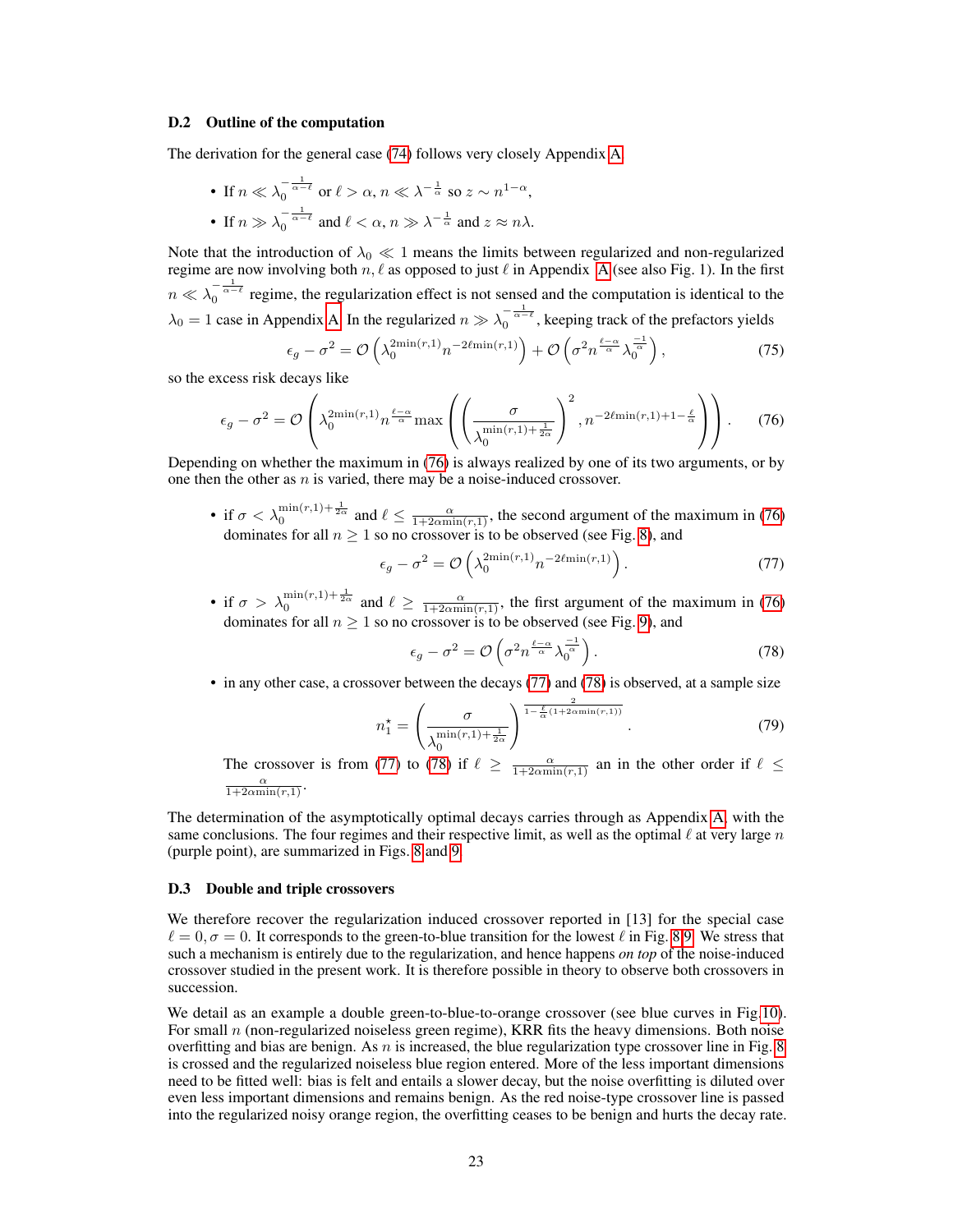<span id="page-10-0"></span>

Figure 10: Excess risk learning curves for  $\alpha = 2.5$ ,  $r = 0.5$ ,  $\lambda_0 = 10^{-4}$ ,  $\ell = 1$ . The noise level  $\sigma$  is varied and the corresponding phase diagrams given on the right. For  $\sigma = 0$  (green curve and top diagram on the right), a simple regularization-induced crossover (green-to-blue) is observed. For  $\sigma = 3.10^{-4}$  and  $\sigma = 10^{-3}$  (blue curves on the left, middle diagram on the right) a double crossover green-to-blue-to-orange is observed. The first is regularization induced, while the second is due to noise. For  $\sigma = 10^{-2}$  and  $\sigma = 10^{-1}$  (orange, red curves and bottom diagram), a double green-to-red-to-orange crossover is observed, respectively noise and regularization induced.

# E Relation to worst-case bounds

In this section, we sketch informally how the blue and orange exponents (10) can also be derived from the worst case bounds [18, 19]. Note that the recovery from worst case bounds of the exponents (10), which were here derived in the Gaussian design setting, suggests that for these regimes the worst case exponents are also equal to the typical case exponents. We remind the reader that this has also already been shown to be the case for the asymptotically optimal lambda, see section 3, exponents (12) and [10, 14].

# E.1 Optimal rates for spectral algorithms with least-squares regression over Hilbert spaces [19]

To relate the notations employed in [19] to ours, the correspondances

$$
\gamma \in ]0,1] = \frac{1}{\alpha}, \qquad \zeta \in [0,1] = r, \qquad \theta \in [0,1] = 1 - \ell, \qquad (80)
$$

$$
\mathcal{L} = \Sigma, \qquad f_H = f^\star, \tag{81}
$$

should be used, see also section [B.](#page-5-1) With respect to their equation (18) defining the source condition, the setting considered in the present work corresponds to the special case  $\phi(u) = u^{\zeta}$ . Note that the assumption  $\ell \leq 1$  is slightly more restrictive than those employed in this paper. The main result of [19] is their Theorem 4.2, which in our notations loosely translates to the following. With probability 1 –  $\delta$ , there exist constants  $\tilde{C}_1$ ,  $\tilde{C}_2$ ,  $\tilde{C}_3$  such that

$$
(\epsilon_g - \sigma^2)^{\frac{1}{2}} \le \left( \tilde{C}_1 n^{-\max(\frac{1}{2}, 1 - r)} + \tilde{C}_2 n^{-\frac{1}{2}} \lambda^{\frac{-1}{2\alpha}} + \tilde{C}_3 \lambda^r \right) \ln \frac{6}{\delta} \left( \ln \frac{6}{\delta} + \frac{\max(\frac{1}{1 - l}, \ln n)}{\alpha} \right), \tag{82}
$$